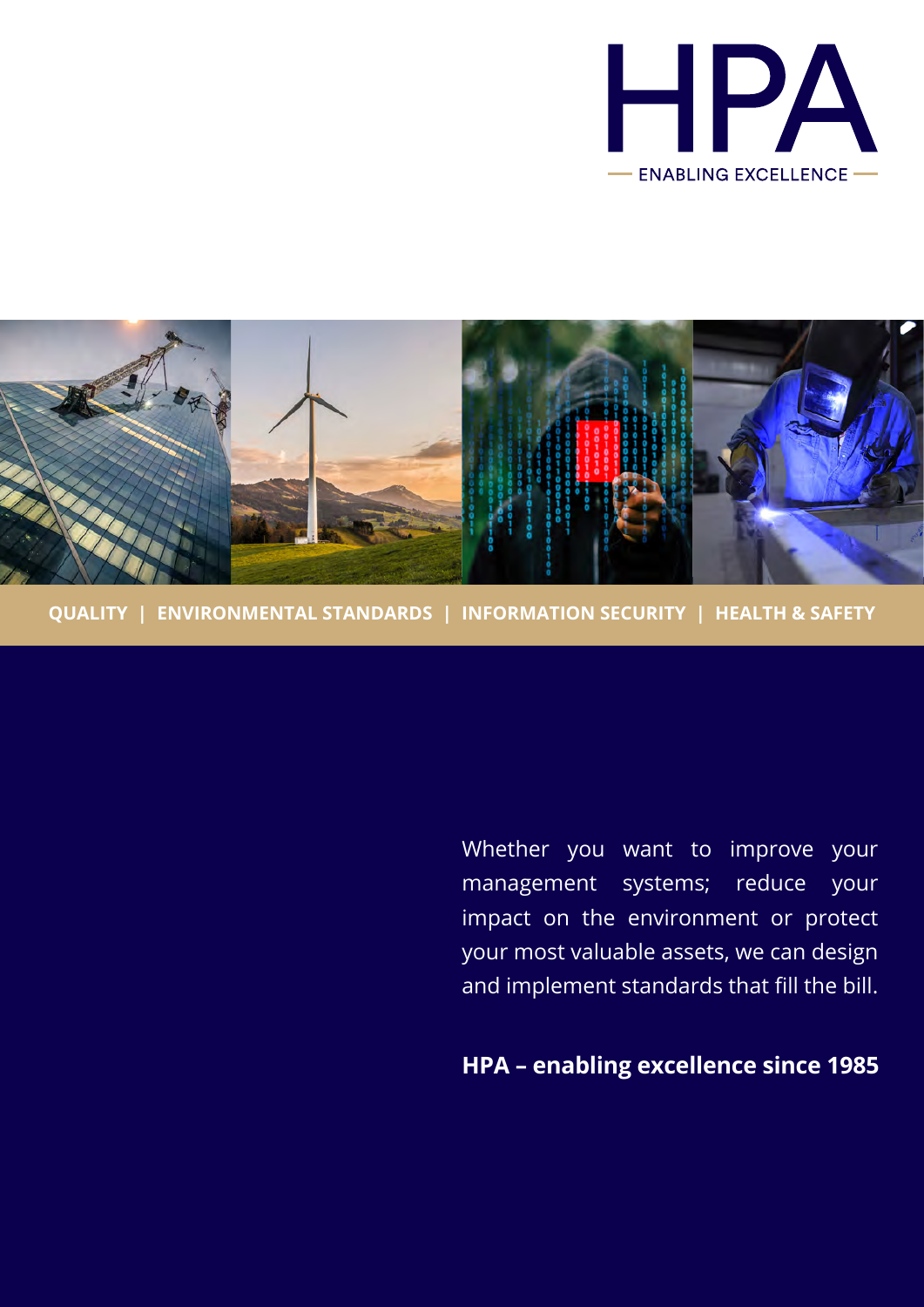## **HPA Enabling excellence since 1985**



HPA is exclusively involved in the design and implementation of Management Control Systems covering Quality, Environmental, Health and Safety, Data Security and a number of industry specific and less well known standards.

We have grown since 1985 to become one of the leading companies in the field of Management Control Systems with consultants located in all of the main areas of the UK.

The practice has now successfully completed over 4000 projects to assist clients in achieving registration to ISO 9001, ISO 14001, ISO 45001, ISO 27001, BRC Protocols, CE Marking and many other industry specific standards and certification schemes.

Much of our work has been carried out under various Government Support Schemes and we will endeavour to obtain grant support where possible.

HPA specialises in helping small to medium sized companies most of whom are working to a tight budget and who are generally looking for registration in the shortest timescale and at the lowest possible cost.

## **Profile Contact**

**More information can be obtained by telephoning:**

### **Arthur Parkinson HPA Head Office:**  Cheshire House 164 Main Road

Goostrey Cheshire CW4 8JP

Telephone: 01477 549 116 Mobile: 07957 371 391 Fax 01477 537170 Email: enquiries@hpa.co.uk Website: www.hpa.co.uk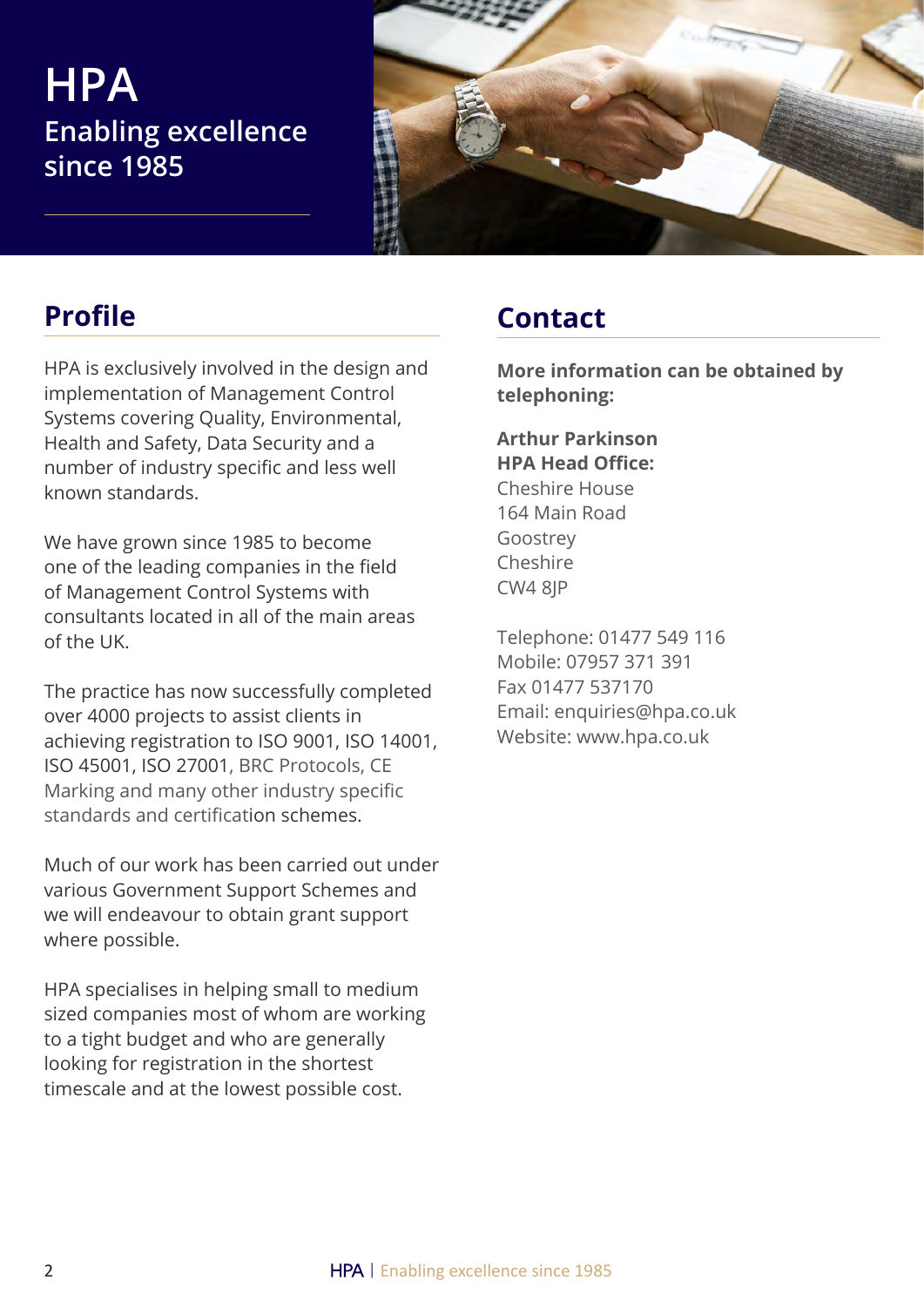**Our Approach Keep it simple – build on what you've got**



## **The HPA System**

The conventional approach to getting a company up to standard is to start with a clean sheet of paper and design the system from scratch. This is very time consuming and of course very expensive.

Because cost is of primary concern to most firms HPA have developed a radically different and much less expensive way of achieving certification.

Our approach is based on the following proven principals:

Because every business is unique there can be no such thing as a standard set of procedures.

This does not mean, however, that every set of procedures has to be written from scratch.

All businesses will have developed systems over the years although these are rarely formalised or documented.

The skill is in combining the best elements of your current systems with "best practice" from within your industry.

This approach, developed since 1985 and with more than 4000 businesses, has proved to be the lowest cost and most effective route to registration.

## **The HPA Process**

#### **Gap Analysis**

The purpose of the Gap Analysis is to get a clear picture of how your current management systems operate. This allows us to document new systems which mirror your current systems as far as possible thus minimising the disruption. Changes are only made where your systems do not meet the requirements of the relevant standard or where we can demonstrate ways to improve them.

#### **The Action Plan**

This identifies, in detail, the activities necessary to achieve registration and sets out the timescale and personnel responsible.

#### **Implementation**

Implementation covers the following activities:

- Completion of the Manual and Procedures
- •Installation of any new systems/procedures and staff awareness training
- Auditing to ensure compliance & the training of internal auditors
- Guidance in the choice of a certification body and the application process
- Assistance with the correction of any minor discrepancies following the assessment

To ensure you achieve certification, the work is normally spread over a period of 3 to 6 months.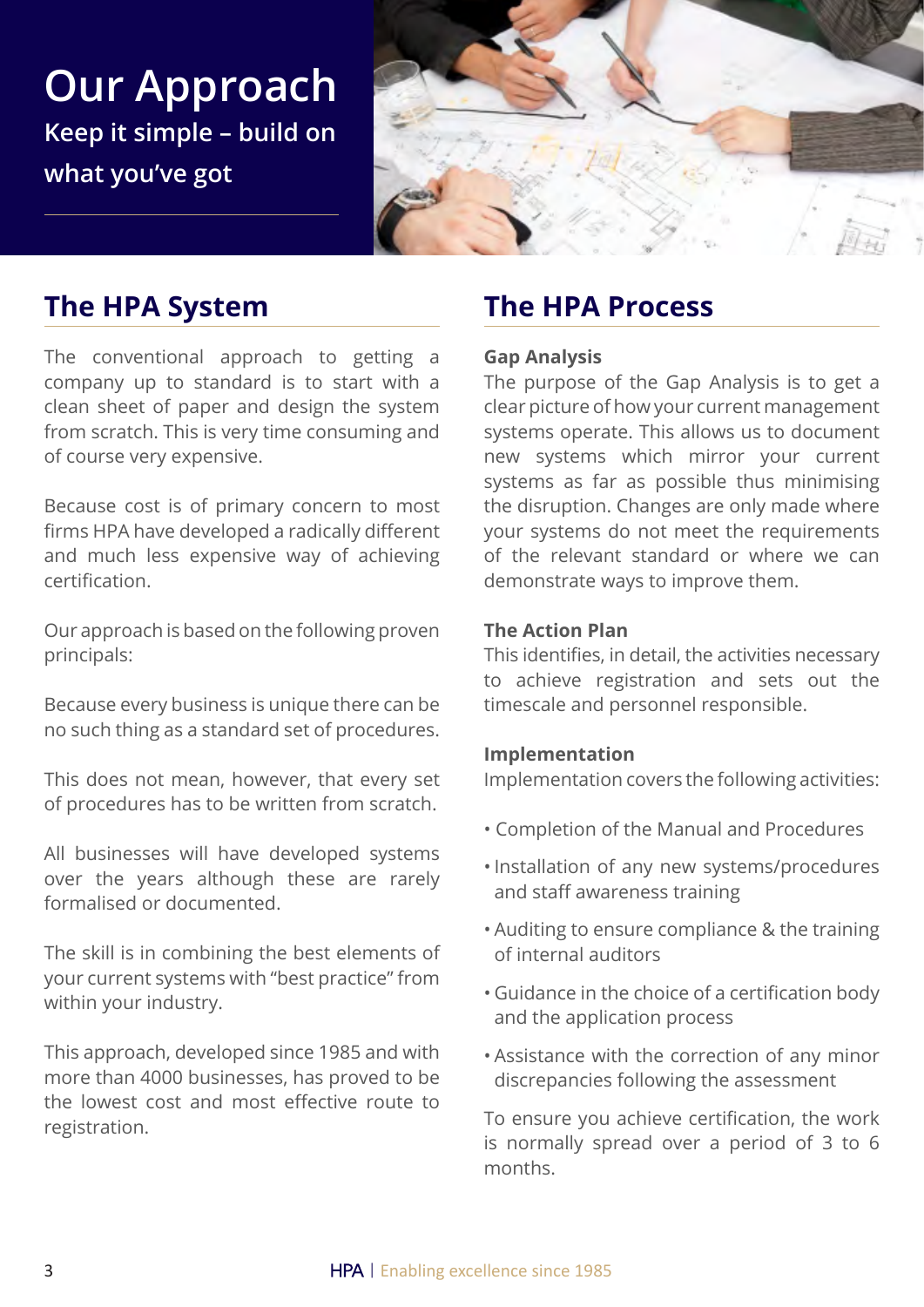

## **About ISO 9001**

The following questions are the ones most commonly asked by companies considering ISO 9001.

#### **Q. What is ISO 9001?**

**A.** ISO 9001 is the international standard for quality management systems. It is a set of guidelines for running a business in such a way as to guarantee a consistent level of quality and customer service.

#### **Q. How do we get registered?**

**A.** To get registered a business must have documented and implemented quality control procedures. These procedures must then be audited by a UKAS accredited "Assessment Body".

#### **Q. Why should we do it?**

**A.** In discussions with our clients who have achieved registration the two most common observations are;

- "We believe that it has opened doors for us that would otherwise have remained closed"
- "It has made the business easier to manage and we make fewer mistakes"

#### **Q. What is it going to cost me?**

**A.** The cost of achieving registration depends primarily on the size and nature of the business. In some cases, government grants are available to cover up to 50% of the cost and in addition we operate an extended payment plan.

#### **Q. Will it make a lot more paperwork?**

**A.** No. With small businesses the assessor will not expect a complicated system so don't create one. Provided you have practical, common sense systems for running your business there should be very little extra documentation required.

#### **Q. Will it slow down customer service?**

**A.** Many small firms have built their reputation on rapid response to customer's enquiries or orders. They are worried that they won't be able to achieve this when they are ISO 9001 approved. In fact, nothing could be further from the truth. It simply means that you need a good system for handling those kinds of orders to avoid making mistakes and to ensure that they are invoiced. It is just plain commercial common sense.

#### **Q. What is "UKAS accredited certification"?**

**A.** To ensure that companies registered to ISO 9001 have been assessed to a consistent standard the government has set up a regulatory body called UKAS (United Kingdom Accreditation Service). Only assessment bodies accredited by UKAS can include the "tick and crown" in their logo.

## **The Benefits of ISO9001**

- ISO 9001 is often a pre-condition for doing business with an increasing number of organisations. Some local authorities and major contractors will not accept tenders from nonregistered suppliers and sub-contractors
- Being ISO 9001 certificated creates a positive image amongst your existing customer base and prospects helping you to keep and grow your customer base
- ISO 9001 can improve your customer service and reduce operating costs by cutting down on costly mistakes
- ISO 9001 will improve your control of sales orders and reduce invoice disputes and hence improve cash-flow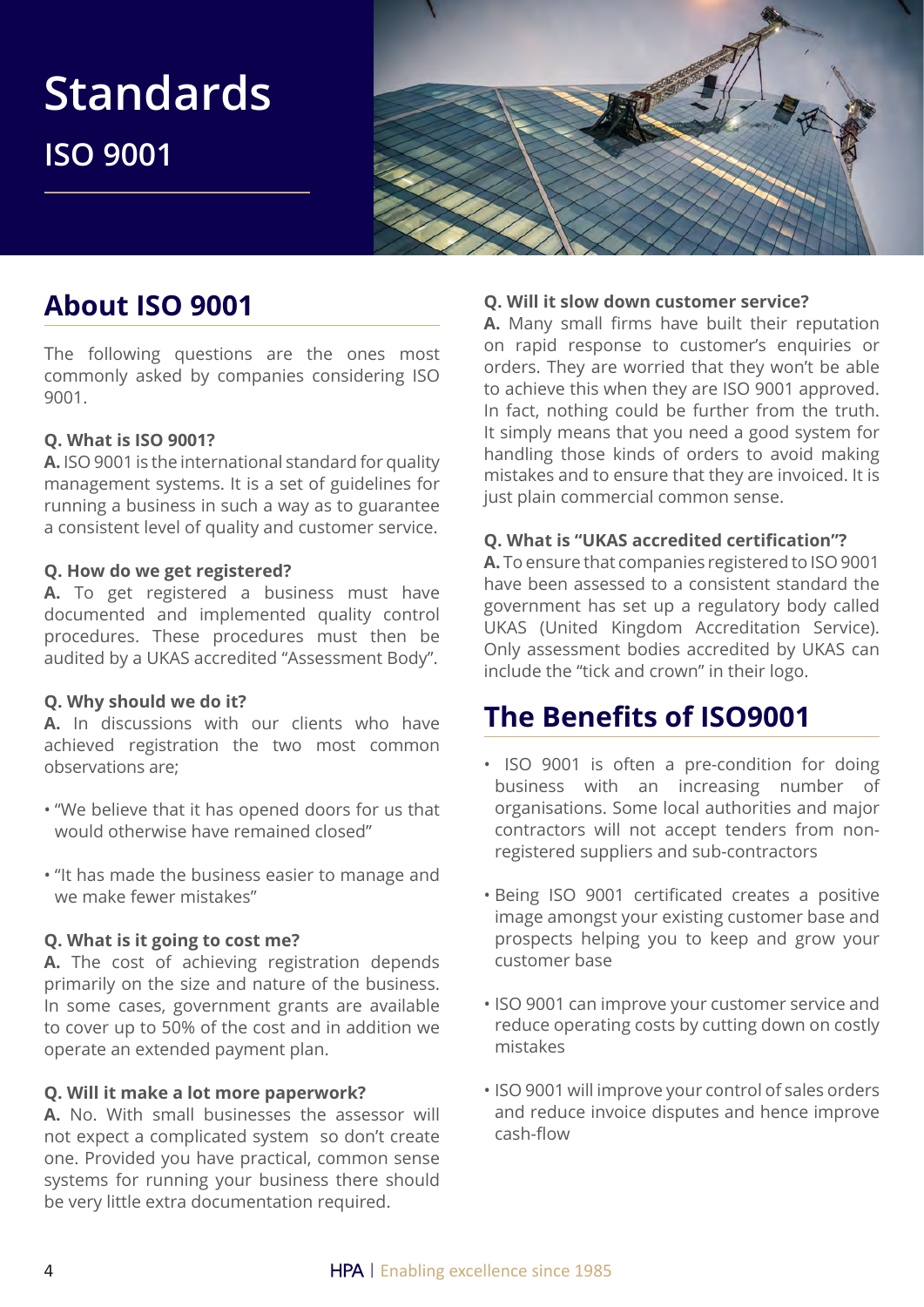

## **About ISO 14001**

The following questions are the ones most commonly asked by companies considering ISO 14001.

#### **Q. What is ISO 14001?**

**A.** ISO 14001 is the international standard for environmental management systems. It is essentially a set of guidelines for running a business in such a way as to minimise your impact on the environment by saving energy, reducing and recycling waste and complying with all environmental legislation.

#### **Q. How do we get registered?**

**A.** The process is identical to ISO9001 registration. The business must have documented and implemented environmental control procedures. These procedures must then be audited by a UKAS Accredited third party "Assessment Body".

#### **Q. Why should we do it?**

**A.** In discussions with our clients who have achieved registration the four most common observations are;

- "It has improved our image with our customers and in the community"
- "We have reduced energy costs and waste".
- "We have improved methods of waste disposal and recycling"
- "We are confident that we comply with all current environmental legislation"

#### **Q. What is it going to cost me?**

**A.** As with ISO 9001 the cost of achieving registration depends primarily on the size and nature of the business. In some cases government grants are available to cover up to 50% of the cost and in addition we operate an extended payment plan.

#### **Q. Will ISO 14001 make a lot more paperwork?**

**A.** As with ISO 9001 for small businesses the assessor will not expect a complicated system, so don't create one. Provided you have practical, common senses systems for managing your impact on the environment there should be very little extra documentation required.

#### **Q. What is "accredited certification"?**

**A.** As with ISO 9001, to ensure that companies registered to ISO 14001 have been assessed to a consistent standard, they must be assessed by a UKAS accredited assessment body.

## **The Benefits of ISO 14001**

- ISO 14001 will help you to reduce energy costs
- ISO 14001 will help you to reduce waste
- ISO 14001 will improve methods of waste disposal and recycling
- ISO 14001 will help ensure that you comply with current and future environmental legislation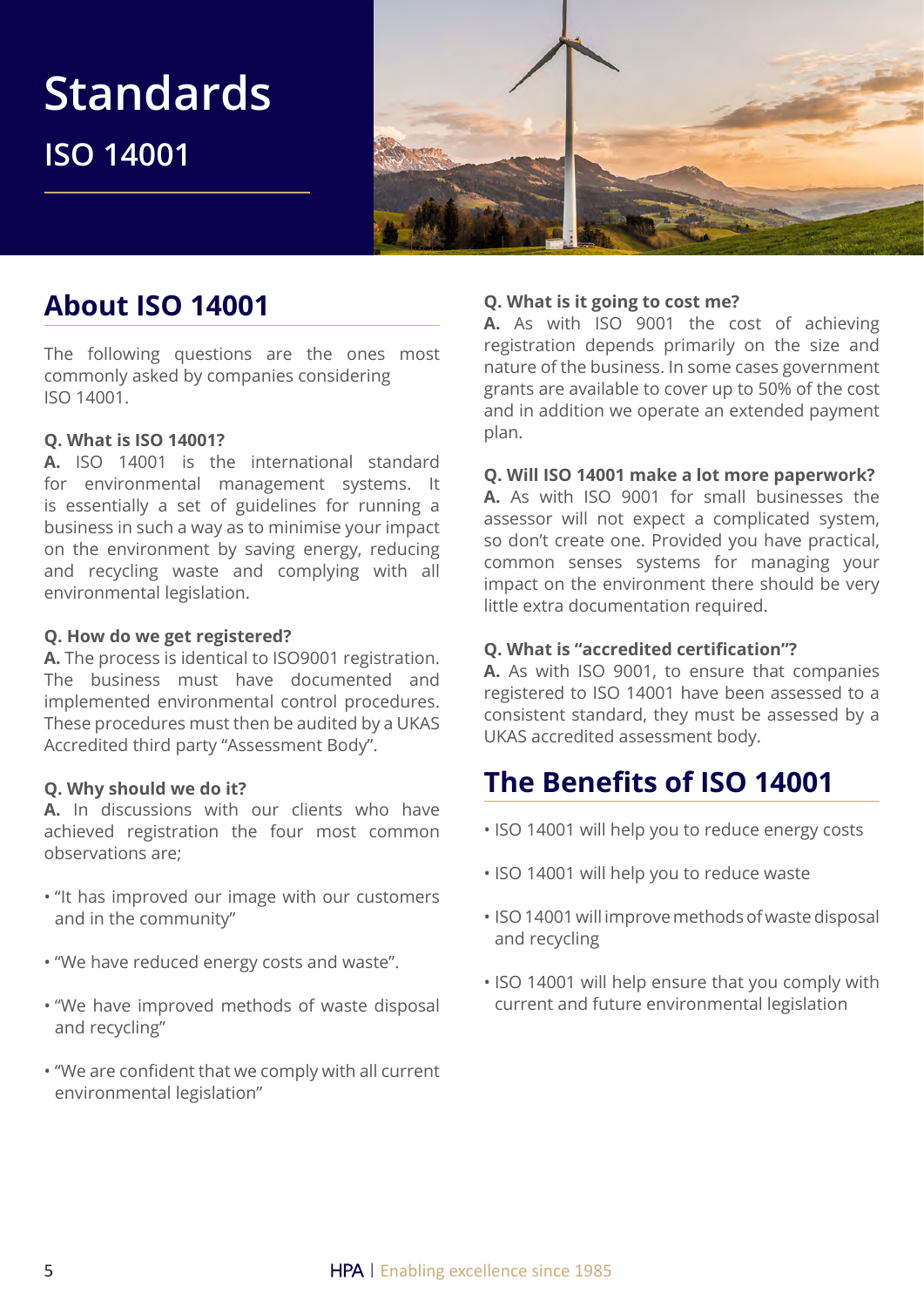## **About ISO 27001**

The following questions are the ones most commonly asked by companies considering ISO 27001.

#### **Q. What is information security?**

- **A.** Information security in this context means:
- Confidentiality ensuring that access to any information is appropriately authorised
- Availability ensuring that authorised users can access information when they need it
- Integrity preserving the accuracy and completeness

#### **Q. Who is it applicable to?**

**A.** ISO 27001 is applicable to every type of organisation. The more information you have and the more valuable that information is to you and your organisation then the more important information security becomes.

#### **Q. What is involved?**

**A.** ISO 27001 is typically delivered in 3 steps that require organisations to:

- Create a management framework for information security management - that details the strategy, aims and objectives of information security in the organisation.
- Identify and assess information security risks an audit of security risks will allow the organisation to determine appropriate actions and priorities for dealing with any risks identified.
- Undertake the selection and implementation of controls to mitigate risks – these controls refer to the methods used in security risk mitigation and may include: policies, practices and procedures, specific organisational structures and software implementations. These controls will vary according to how an organisation operates.

#### **Q. How do I achieve certification to ISO 27001?**

**A.** Once all the requirements of ISO 27001 have been met, you can apply for certification. This should be carried out by a UKAS accredited certification body. The certification body will carry out the initial certification process in 2 stages:

- **Stage 1** will involve a review of your documentation including your policy, scope of the ISMS, risk assessment, risk treatment plan, Statement of Applicability, and security procedures. This will also include a review of the controls you have implemented to ensure that they are appropriate to the size and nature of your business.
- **Stage 2 -** will be a full on-site audit to ensure that what happens in practice follows these documented procedures and that adequate records are being kept. Following a successful audit, a certificate will be issued.

#### **Q. What is it going to cost me?**

**A.** As with ISO 9001 the cost of achieving registration depends primarily on the size, nature and complexity of the business. In some cases, government grants are available to cover up to 50% of the cost and in addition we operate an extended payment plan.

### **The Benefits of ISO 27001**

Typically the benefits of ISO 27001 include some or all of the following – depending on the nature of the organisation:

- Reassuring customers and prospective customers giving you a marketing edge.
- Reducing the risk of a costly information leak particularly commercially sensitive or high negative PR value.
- Making compliance with other systems easier including other international standards and specific customer driven requirements

In addition, the process of achieving compliance with ISO 27001 can often lead to organisations reflecting on management structures, policies and procedures. Many find that improvements can be made to the organisation with benefits far wider than just information security.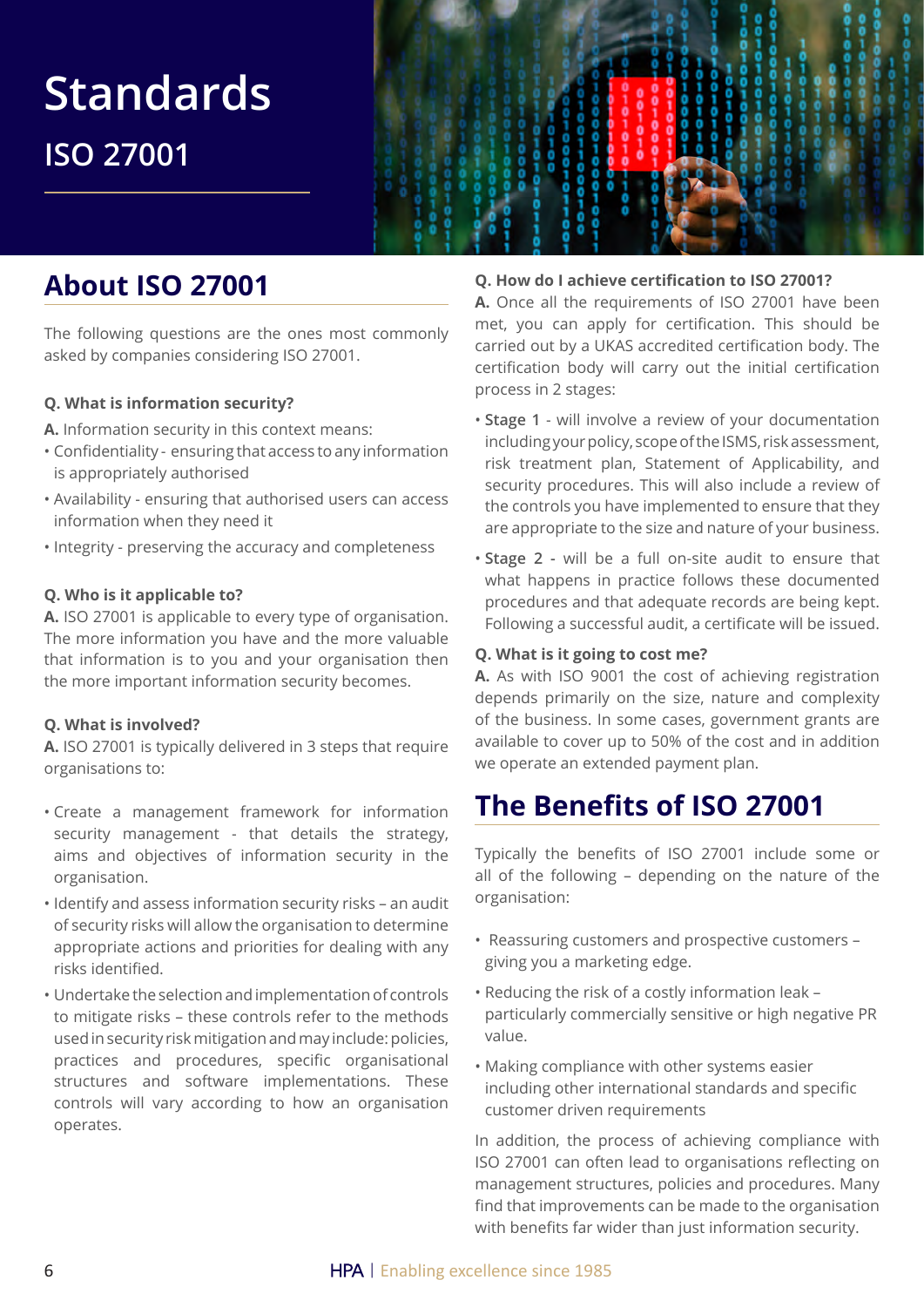

## **About ISO 45001**

The following questions are the ones most commonly asked by companies considering ISO 45001.

#### **Q. What is ISO 45001?**

**A.** ISO 45001 is the international standard for health and safety management systems. It is essentially a set of guidelines for running a business in such a way that all hazards are assessed, and consequential risks measured for the likelihood of their occurrence and the consequences if they should occur. Control systems are then developed to ensure these risks are minimised.

#### **Q. How do we get registered?**

**A.** To get registered a business must have documented procedures. These procedures must then be audited by a third party UKAS accredited "Assessment Body".

#### **Q. Why should we do it?**

**A.** In discussions with our clients who have achieved registration the most common observations are:

- " It has made us more aware of all risks"
- "Our accident statistics have significantly improved"
- "We are confident that we comply with all current health and safety legislation"
- "We now try and eliminate all hazards at source - rather than protecting people, individually or collectively"

#### **Q. What is it going to cost me?**

**A.** As with ISO 9001 the cost of achieving registration depends primarily on the size and nature of the business. In some cases, government grants are available to cover up to 50% of the cost and in addition we operate an extended payment plan.

#### **Q. Will ISO 45001 make a lot more paperwork?**

**A.** No. With small businesses the assessor will not expect a complicated system, so don't create one. Formal risk assessments are the key to health and safety management; risk assessments are usually grouped as follows

- Risks at operations like working at heights, confined spaces, safe manual handling
- Risks associated with equipment like lifting equipment statutory inspections, PAT testing of electrical equipment
- Risks associated with materials control of materials hazardous to health (COSHH)

#### **Q. What is "accredited certification"?**

**A.** As with ISO 9001, to ensure that companies registered to ISO 45001 have been assessed to a consistent standard, they must be assessed by a UKAS accredited assessment body.

## **Benefits of ISO 45001**

- Having formal Health & Safety systems is becoming a pre-condition for doing business with an increasing number of organisations
- ISO 45001 will improve methods of learning from near misses, and eliminating potentially dangerous practices
- Continued compliance with Health and Safety legislation with reduced risk of penalties and fines for non-compliance
- Increased awareness of Health and Safety amongst your staff
- Lower risk of accidents and injuries to employees.
- The potential for more favourable insurance terms
- Enhanced trust with staff, customers and other stakeholders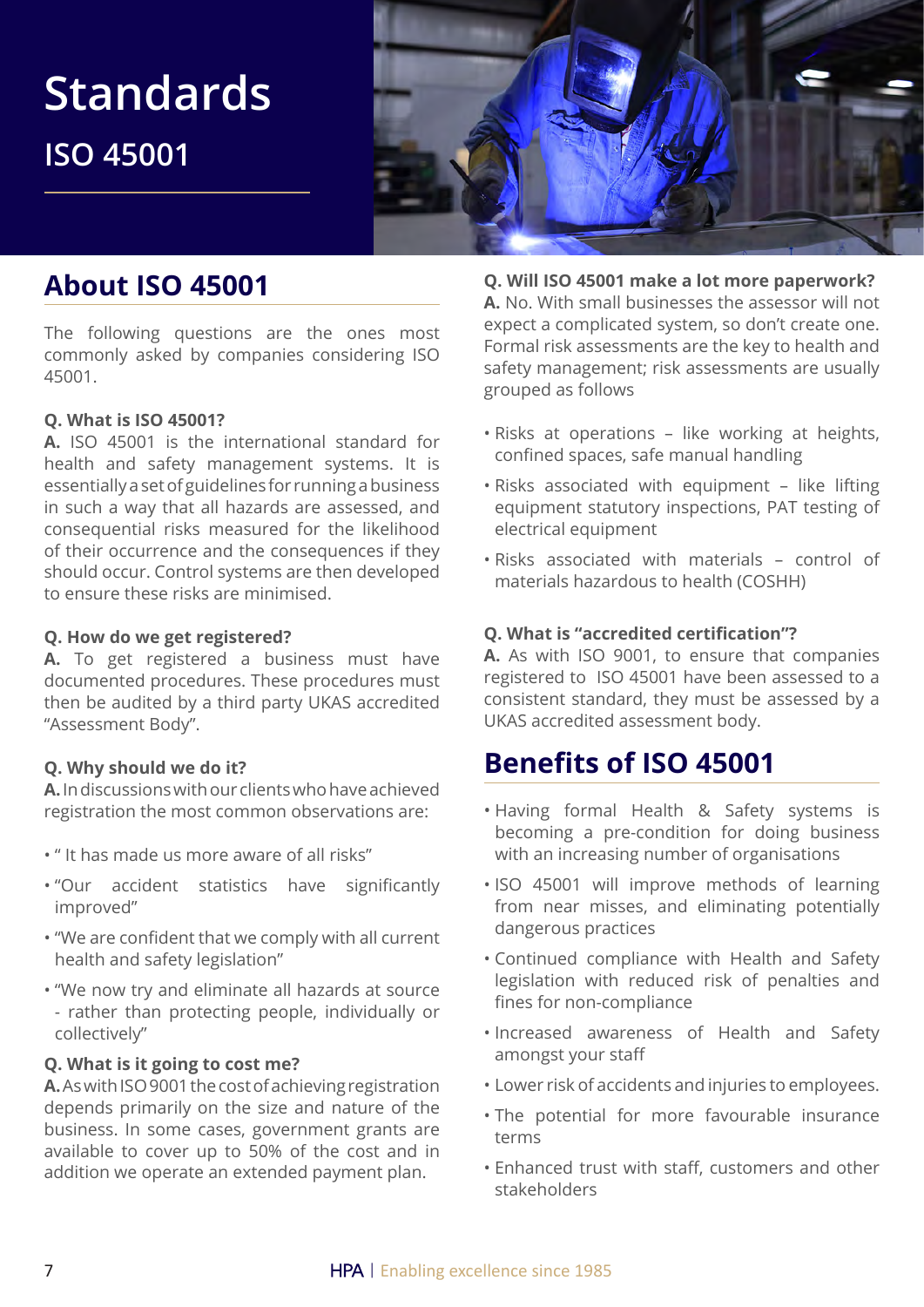## **Standards Integrated Systems**



## **About Integrated Standards**

The complexities of modern business environments mean that achieving certification with one ISO standard requires or suggests compliance with another. It is often the case that if your organization strives to meet the quality management principles established in ISO 9001, that a natural and complementary extension to this is adherence to the environmental standards of ISO 14001 and its 'sister' system, the Occupational Health and Safety Assessment Series (ISO 45001). As all popular ISO Management System Standards now have the same structure, integration with other popular standards such as ISO 27001 (Information Security Management) is much simpler.

As many of these standards share similar requirements, the process of gaining joint standards certification can be easier than it first appears. Within this context, HPA has developed services for integrated ISO 9001/14001/27001/45001 systems - so your business can work towards certification for each of these disciplines simultaneously.

## **Integrated Certification**

For all the standards that you require you must have documented and implemented a fully integrated management system. The system must then be audited by a UKAS accredited assessment body.

HPA will help you achieve integrated ISO 9001, 14001, 27001 and 45001 certification with a UKAS accredited third party assessment body.

## **Benefits**

- As with gaining certification for each standard separately, the achievement of becoming certified for all three structures (or any combination of them) is significant and can open new doors for your organization. Becoming certified to ISO 9001, 14001, 27001 and 45001 combined not only shows a significant commitment to quality managements standards, your customer base and staff, but also signals your willingness to work within key environmental standards and occupational health and safety structures
- Improvements in operational efficiencies and a consequent improvement in profitability
- As many elements of the standards overlap, gaining joint standards certification can also save you time and money in the third party certification process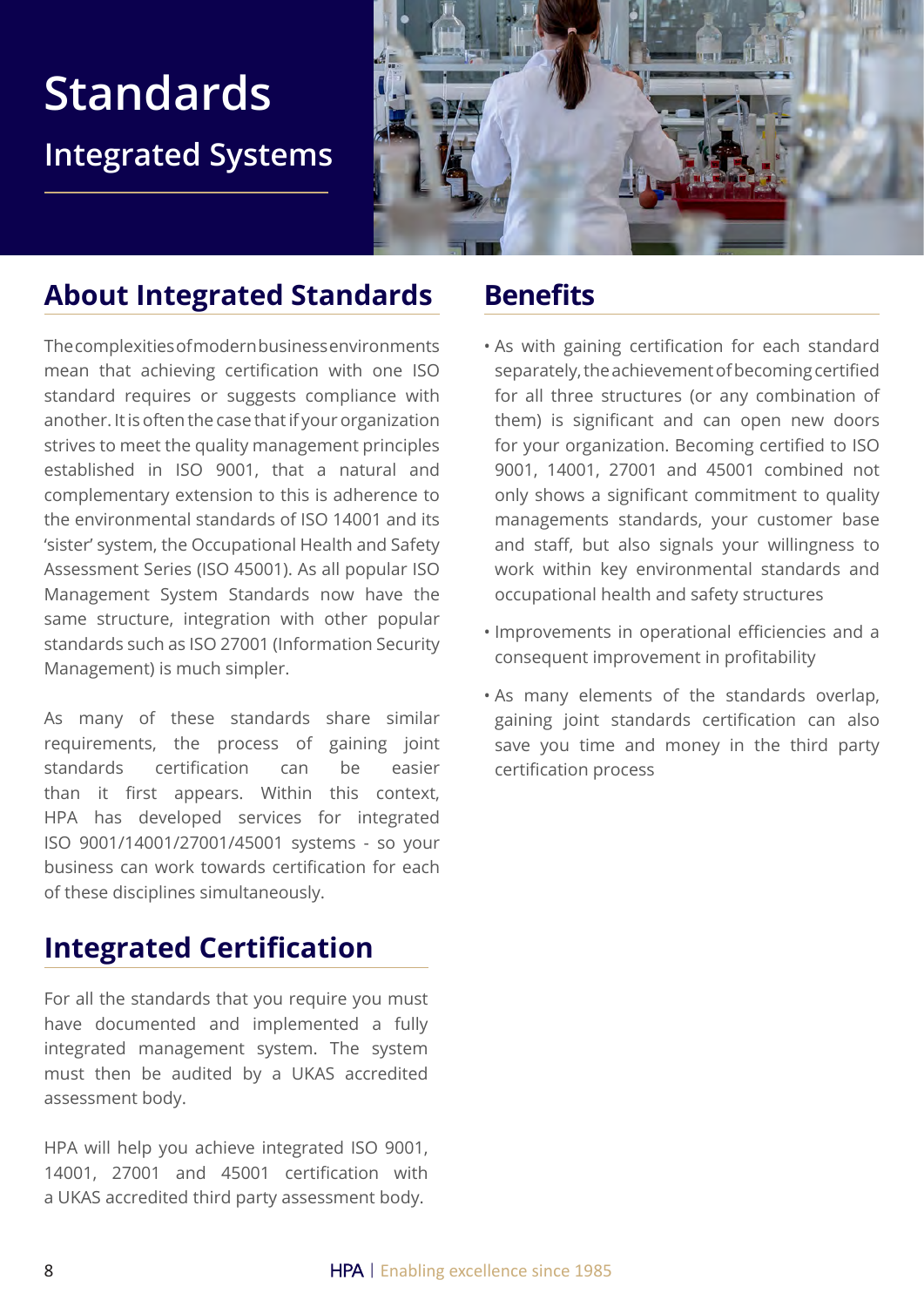## **Standards Industry specific**



### **About Industry Specific Standards**

#### **Q. Which industry standards and schemes do you support?**

**A.** HPA provides consultancy support for the following standards:

- AS9100 Aerospace Quality Scheme
- ISO/TS16949 Automotive Quality Scheme
- ISO13845 Medical Devices
- ISO 22301 Business Continuity Management
- ISO 20000 IT Service Management
- ISO 17021 Audit and Certification of Management Systems
- GMP and GDP Good Manufacturing Practice/ Good Distribution Practice (Pharmaceutical and Cosmetics)
- British Retail Consortium (BRC) Food, Warehousing and Packaging Standards
- Security Industry Association (SIA) Approved Contractors Scheme
- Forest Stewardship Council (FSC) Chain of Custody Certification
- CE Marking eg. Construction Products Directive

This list is not exhaustive. Please contact us if the standard you require is not on the list.

#### **Q. What support do you provide?**

**A.** In essence our support is identical to that provided for all standards and schemes that require a formal management system. Of course each of the industry schemes has its own particular requirements and we have the experience to be able to advise and help you create the most appropriate systems and procedures that will ensure you are able to achieve certification.

#### **Q. How do we get certificated?**

**A.** Although the process is closely related to certification for the wider standards such as ISO9001 and 14001, it can differ slightly depending on which standard or scheme you are seeking certification to. In addition many of the schemes have their own restricted lists of accredited assessment bodies (often a subset of the UKAS list) – HPA can provide support and advice to guide you through the certification process.

#### **Q. What will it cost?**

**A.** The cost will depend to a certain extent on which standard or scheme you wish to become certificated to. However as a general principle the cost will be similar to that of achieving ISO 9001 certification. Again HPA can offer a fixed price, interest free payments, and in some circumstances may be able to obtain grant funding to offset part of the costs.

### **Benefits**

The benefits of certification will vary depending on the scheme but as a general principal they offer:

- Access to contracts that are not available to non-certificated firms
- Improvements in operational efficiencies
- Improved standing in the marketplace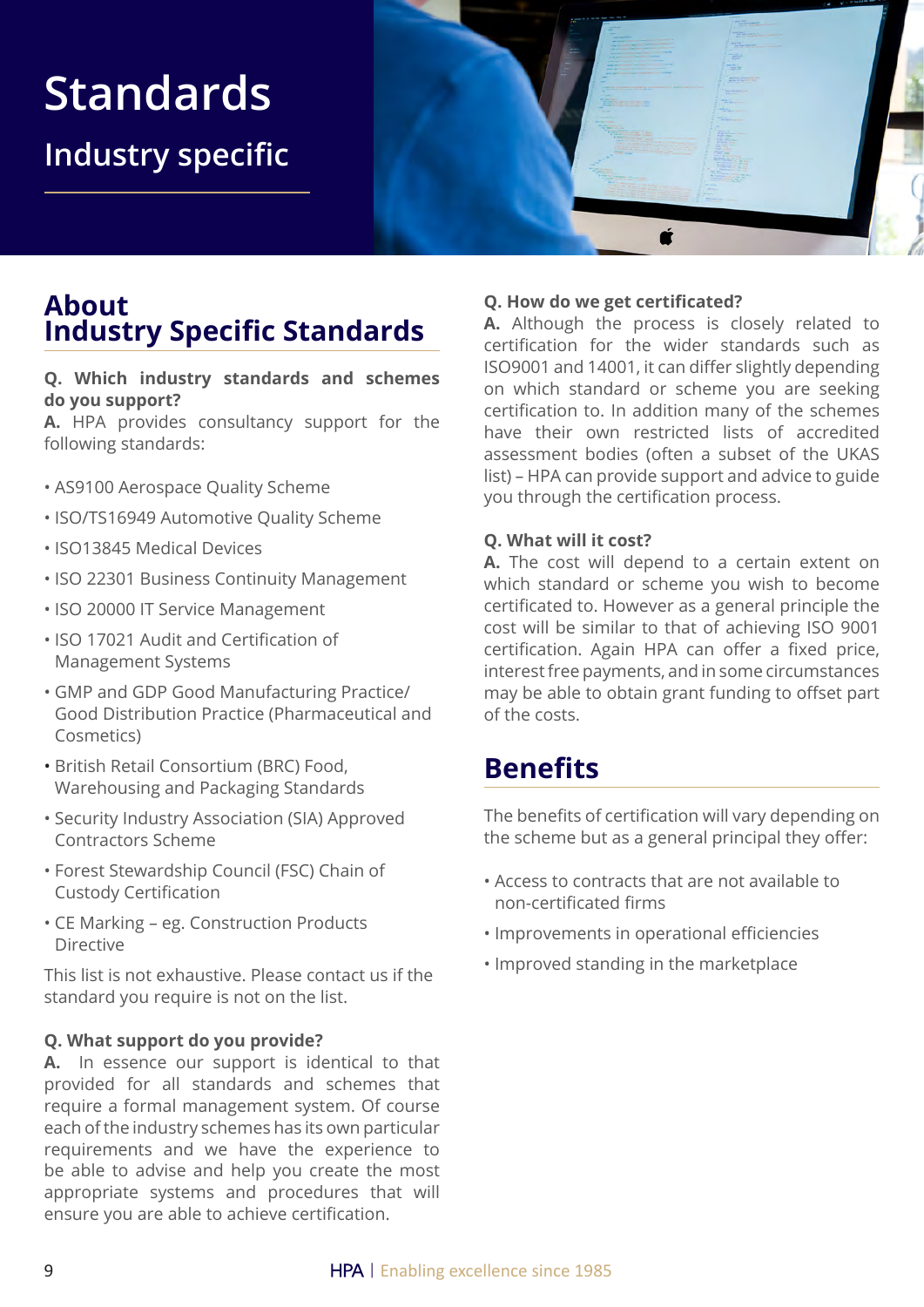## **Pricing Our promise to you**



### **The HPA Price Promise**

Following a short discussion to identify your requirements:

- HPA will give you a fixed price quotation
- HPA will give you interest free deferred payments
- HPA will get you a Government grant (where available)
- HPA will write and produce all of your documentation.

### **Next Steps**

To arrange a no obligation meeting or telephone conversation to discuss the costs and benefits of standards certification contact Arthur Parkinson at:

#### **HPA Head Office:**

Cheshire House 164 Main Road Goostrey Cheshire CW4 8JP

Telephone: 01477 549 116 Mobile: 07957 371 391 Fax 01477 537170 Email: enquiries@hpa.co.uk Website: www.hpa.co.uk

## **The HPA Guarantee of Success**

Assuming you are committed to achieving certification to your chosen standard, HPA will continue to support you at no additional cost until successful.

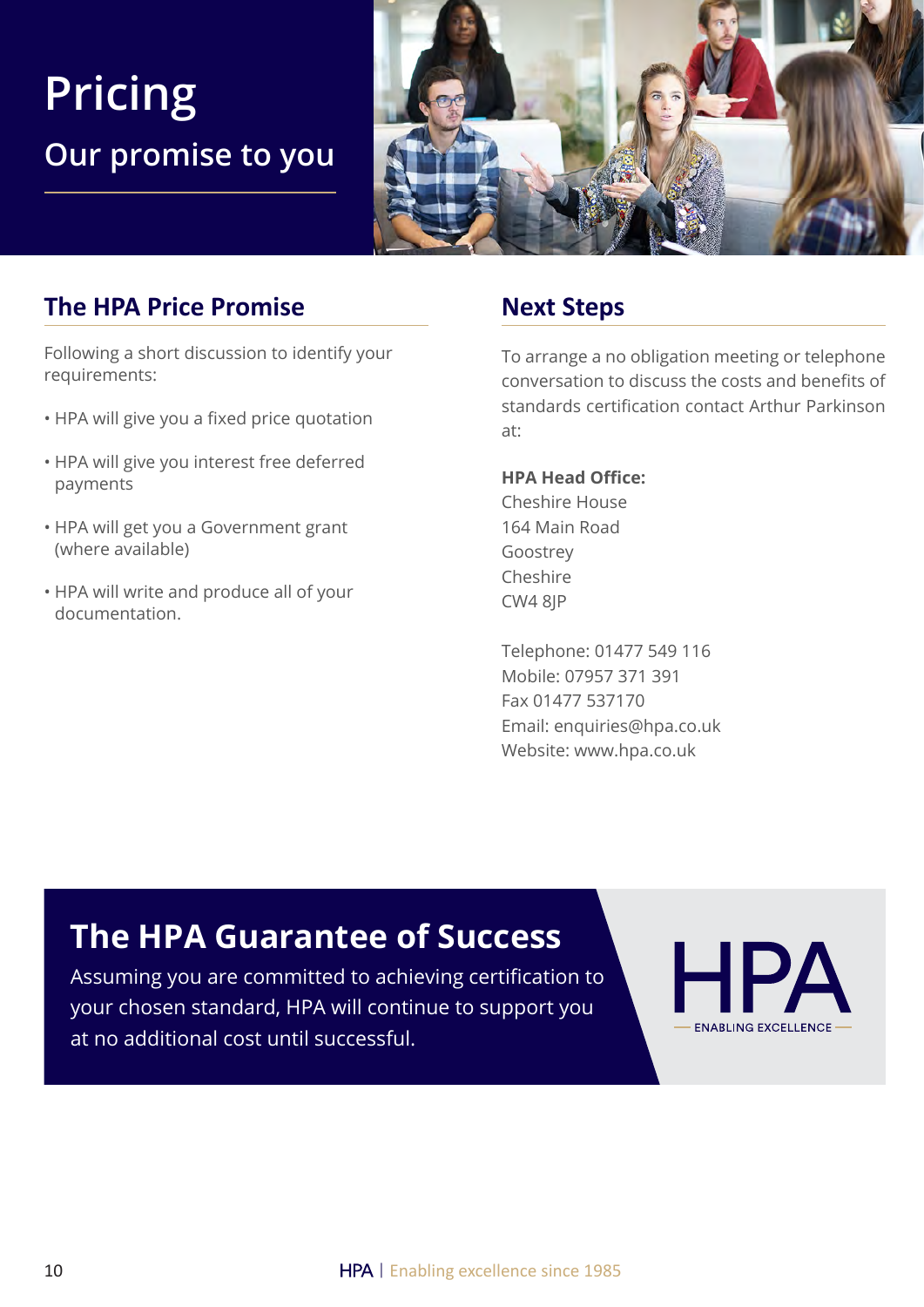# **HPA Clients**

**A selection from over 4000 customers in a wide range of industries**

#### **Professional services**

- Project management
- Architects
- Facilities management
- Public relations
- Graphic/Web design
- Traffic management
- Healthcare
- Technical consultancy
- Education & training services

#### **Transport & distribution**

- Road haulage
- Couriers
- Freight forwarders
- Cargo management
- Wholesalers & distributors
- Steel stockists
- Shipping containers

#### **Engineering**

- Metal fabrication
- Contract machining
- Laser cutting
- Metal presswork
- Quarry machinery
- Mould tooling
- Air conditioning
- Heating and ventilation
- Weighing scales
- Tank cleaning & coating
- Powder coating
- Hydraulic equipment
- Pipework fabrication
- Lifting equipment
- Lifts and elevators
- Veterinary equipment
- Medical equipment
- Racking systems
- Children's toys
- Spiral tubing
- Machinery manufacture
- Gearboxes
- 
- Mechanical handling
- Skip manufacturing
- Corrosion resistant materials

#### **Information Technology**

- Software development
- Hardware manufacture
- Network installation

#### **Electrical & Electronics**

- Electronics engineers
- PCB manufacture
- Process instrumentation
- Sound & lighting systems
- Lighting manufacture
- Building control systems
- EPOS systems
- Control panels
- Satellite TV & Internet Installation

#### **Security**

- Access control systems
- Intruder/fire alarms
- Security equipment
- Manned guarding

#### **Chemical & pharmaceutical**

- Chemical manufacture
- Paint manufacture
- Pharmaceutical manufacture
- Cosmetics
- Agrochemicals
- Printing inks
- Pharmaceutical plant
- Fume cupboards

#### **Textiles**

- Textile manufacture
- Blinds and awnings
- Garment manufacture
- Suiting fabrics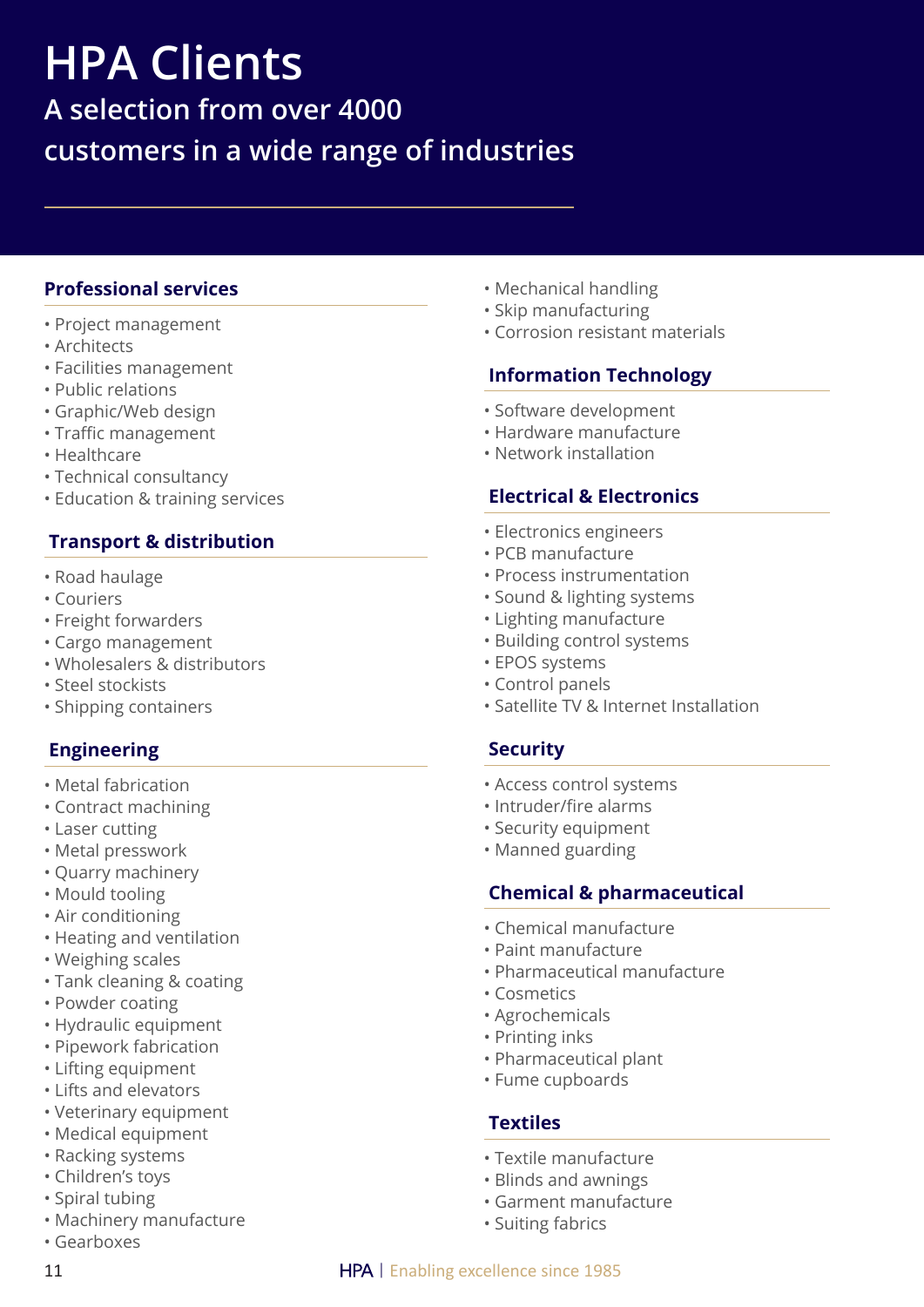

- Sound insulation
- Carpet & textile swatches

#### **Paper & packaging**

- Paper tissue manufacture
- Carton manufacture

#### **Waste, recycling & environmental**

- Waste management
- Recycling
- Environmental services
- Commercial cleaning
- Renewable energy products
- Waste water treatment plant
- Decontamination equipment

#### **Public services**

• Local authorities

#### **Food**

- Food manufacture
- Food packaging manufacture
- Food machinery manufacture
- Contract food packing
- Sandwich making
- Cakes & confectionery
- Bakeries
- Meat processing

#### **Automotive**

- Vehicle bodywork repair
- Coach building
- Trailer manufacture
- Exhaust manufacture
- Road tanker manufacture
- Tanker filling and discharge equipment

#### **Plastics**

- Injection moulding
- Plastic films and bags
- Plastics machining
- Fibreglass products
- Plastic bath manufacture
- Engineering plastic components

#### **Printing & signage**

- Printers
- Sign manufacturers
- Label printing
- Glass bottle printing
- Food packaging printing
- Print finishing
- Printing plates
- Greetings cards

#### **Joinery**

- Manufacturing joiners
- Shop fitters
- Point of Sale manufacture
- Door manufacture
- Furniture manufacture
- Pallet manufacture
- Ceilings & partitions
- Bed manufacturers

#### **Construction**

- Building contractors
- Concrete products (including pre-stressed)
- Structural steelwork
- General construction
- UPVC/Aluminium windows
- Roller shutter doors
- Roofers
- Painting and decorating
- Drilling contractors
- Blind manufacturers
- Flooring installation
- Waterproof membranes
- Double glazing units
- Insulation contractors